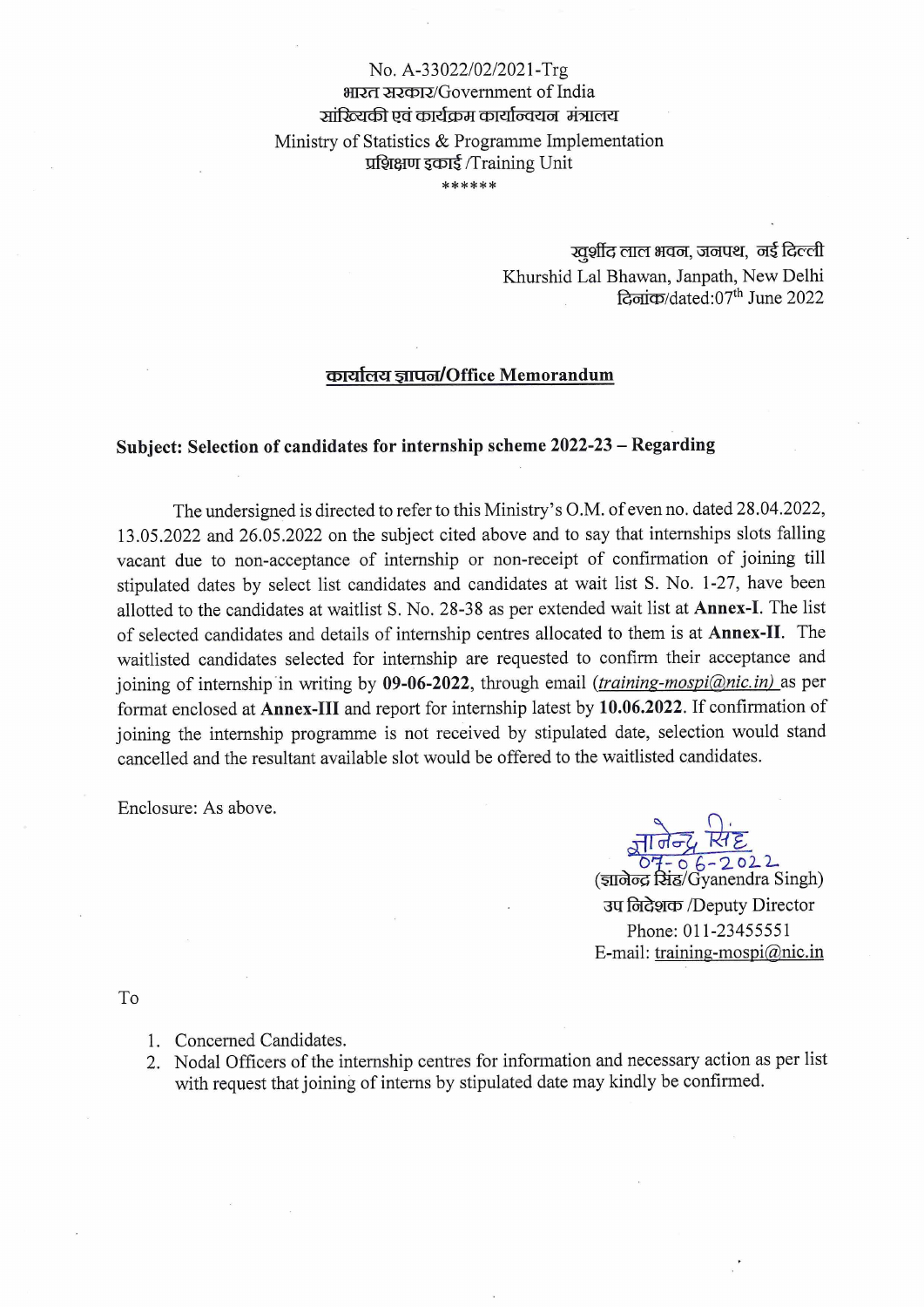# **Extended waiting list for Internship Scheme 2022-23**

|--|

| S. No.                                                     | <b>Name of the Candidate</b>                          |  |  |  |  |
|------------------------------------------------------------|-------------------------------------------------------|--|--|--|--|
| $\mathbf{1}$                                               | Shri Udeshay Khurana S/o Shri Sushil Kumar Khurana    |  |  |  |  |
| $\overline{2}$                                             | Ms. Arghya Shil D/o Shri Jayanta Shil                 |  |  |  |  |
| 3                                                          | Shri Saptashya Ghosh S/o Shri Niley Ghosh             |  |  |  |  |
| $\overline{4}$                                             | Ms. Pratibha Vishwakarma D/o Shri Lalbabu Vishwakarma |  |  |  |  |
| 5                                                          | Shri Desh Deepak S/o Shri Sudhir Kumar                |  |  |  |  |
| 6                                                          | Ms. Rajia Khadim D/o Shri Rabiul Alam Khadim          |  |  |  |  |
| $\overline{7}$                                             | Shri Abhishek Kumar Pandey S/o Shri Ajit Kumar Pandey |  |  |  |  |
| 8                                                          | Ms. Ankita Roy D/o Shri Abhijeet Roy                  |  |  |  |  |
| 9                                                          | Ms. Sharothi Bose D/o Shri Sudipto Bose               |  |  |  |  |
| 10                                                         | Shri Nihal Muhammad S/o Shri Abdunnasir               |  |  |  |  |
| 11                                                         | Ms. Amisha Goswami D/o Shri Navin Kumar Goswami       |  |  |  |  |
| 12                                                         | Ms. Saumya Verma D/o Shri Subhash Chandra             |  |  |  |  |
| 13                                                         | Ms. Bhawna Gupta D/o Shri Anil Gupta                  |  |  |  |  |
| 14                                                         | Ms. Supriya Singh D/o Shri Mahinder Singh             |  |  |  |  |
| 15                                                         | Ms. Shreya Singh D/o Shri Satendra Kumar              |  |  |  |  |
| 16                                                         | Ms. Harshita Balrwa D/o Shri Bhalu Ram Balrwa         |  |  |  |  |
| 17                                                         | Ms. Sheeya Shah D/o Shri Shallendra Shah              |  |  |  |  |
| 18                                                         | Ms. Sonali Kumari D/o Shri Rajeev Kumar               |  |  |  |  |
| 19                                                         | Ms. Monika D/o Shri Jai Parkash                       |  |  |  |  |
| 20                                                         | Ms. Simran Singh D/o Shri Ashutosh Prasad Singh       |  |  |  |  |
| 21                                                         | Ms. Koyel Das D/o Shri Kanal Das                      |  |  |  |  |
| 22                                                         | Ms. Toshani Singh D/o Shri Bhanu Pratap Singh         |  |  |  |  |
| 23                                                         | Ms. Vanshika D/o Shri Satish Kumar                    |  |  |  |  |
| 24                                                         | Ms. Sapna Vishnu Dhakne D/o Shri Vishnu Revannath     |  |  |  |  |
| 25                                                         | Ms. Sneha Ghosal D/o Shri Snehangsu Ghosal            |  |  |  |  |
| 26                                                         | Ms. Deeksha Gupta D/o Shri Ravi Gupta                 |  |  |  |  |
| 27                                                         | Shri Gagan Deep S/o Shri Jagmohan Singh               |  |  |  |  |
| 28                                                         | Ms. Parul Sehrawat D/o Shri Bhagwan                   |  |  |  |  |
| 29                                                         | Ms. K Deepshikha Ganesh D/o Shri K T Ganesh           |  |  |  |  |
| <b>Extended waiting list for Internship Scheme 2022-23</b> |                                                       |  |  |  |  |
| 30                                                         | Shri Shubham Yadav S/o Shri Yogendra Singh Yadav      |  |  |  |  |
| 31                                                         | Shri Surya Parkash S/o Shri Upendra Kumar             |  |  |  |  |
| 32                                                         | Shri Himesh Gupta S/o Shri Manish Gupta               |  |  |  |  |
| 33                                                         | Ms. Muskan Kumari D/o Manoj Kumar Singh               |  |  |  |  |
| 34                                                         | Shri Ranveer Attreye S/o Shri Shiv Prashad Sharma     |  |  |  |  |
| 35                                                         | Ms. Garima Maurya D/o Devdutt Kumar Maurya            |  |  |  |  |
| 36                                                         | Shri Atigya Saxena S/o Shri Rakesh Kumar Saxena       |  |  |  |  |
| 37                                                         | Ms. Sneha Kumari D/o Shri Nripendra Dutta Ojha        |  |  |  |  |
| 38                                                         | Shri Keshav Sethi S/o Shri Manoj Sethi                |  |  |  |  |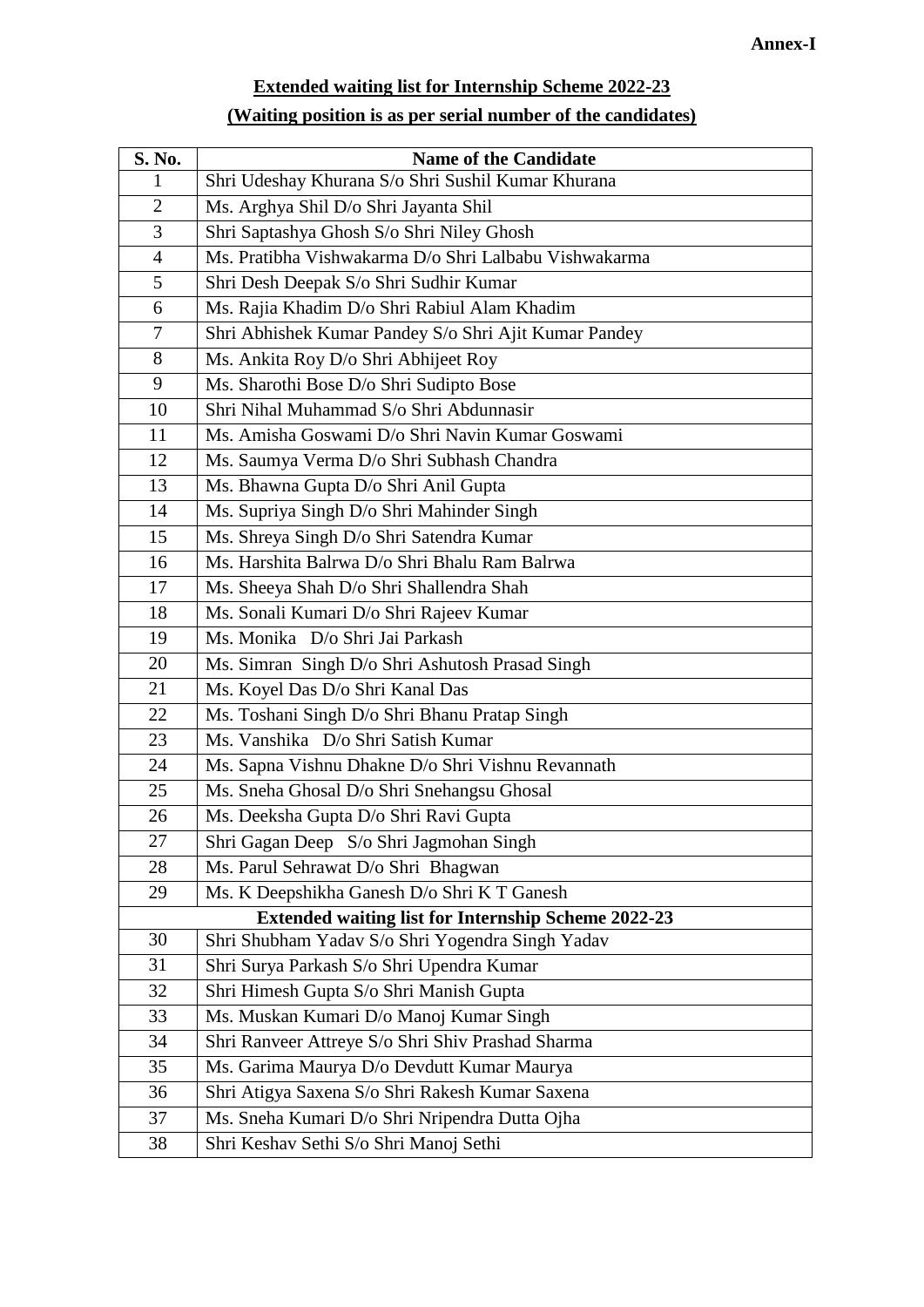| No.<br><b>Position</b><br>allotted<br>details of nodal officer<br>Candidate<br>Shri Himesh Gupta S/o<br>WL/32<br>Shri Indradeep Roy Chowdhury, Deputy<br>Index<br>Numbers,<br>$\mathbf{1}$<br>Director, Economic Statistics Division,<br>Shri Manish Gupta<br>Energy<br>Statistics,<br>National Economic<br>WL/34<br>Ministry of Statistics & Programme<br>$\overline{2}$<br>Shri Ranveer Attreye<br>Implementation, Room No. 501, 5 <sup>th</sup> Floor,<br>S/o Shri Shiv Prashad<br>Classifications<br>Khurshid Lal Bhawan, Janpath, New<br>Sharma<br>Delhi-110001, Mobile: - 9874984222<br>Email: indradeep.rc@nic.in<br>3<br>WL/28<br>Ms. Parul<br>Sehrawat<br>SDGs,<br>Shri Kuwar Alok Singh Yadav, Deputy<br>D/o Shri Bhagwan<br>Environment<br>Social<br><b>Statistics</b><br>Director,<br>Ministry of Statistics & Programme<br><b>Statistics</b><br>$\&$<br>Implementation, Room No. 529C, 5 <sup>th</sup> Floor<br>Environment |  |                    |                                                      |
|------------------------------------------------------------------------------------------------------------------------------------------------------------------------------------------------------------------------------------------------------------------------------------------------------------------------------------------------------------------------------------------------------------------------------------------------------------------------------------------------------------------------------------------------------------------------------------------------------------------------------------------------------------------------------------------------------------------------------------------------------------------------------------------------------------------------------------------------------------------------------------------------------------------------------------------|--|--------------------|------------------------------------------------------|
|                                                                                                                                                                                                                                                                                                                                                                                                                                                                                                                                                                                                                                                                                                                                                                                                                                                                                                                                          |  |                    |                                                      |
|                                                                                                                                                                                                                                                                                                                                                                                                                                                                                                                                                                                                                                                                                                                                                                                                                                                                                                                                          |  |                    |                                                      |
|                                                                                                                                                                                                                                                                                                                                                                                                                                                                                                                                                                                                                                                                                                                                                                                                                                                                                                                                          |  |                    |                                                      |
|                                                                                                                                                                                                                                                                                                                                                                                                                                                                                                                                                                                                                                                                                                                                                                                                                                                                                                                                          |  |                    |                                                      |
|                                                                                                                                                                                                                                                                                                                                                                                                                                                                                                                                                                                                                                                                                                                                                                                                                                                                                                                                          |  |                    |                                                      |
|                                                                                                                                                                                                                                                                                                                                                                                                                                                                                                                                                                                                                                                                                                                                                                                                                                                                                                                                          |  |                    |                                                      |
|                                                                                                                                                                                                                                                                                                                                                                                                                                                                                                                                                                                                                                                                                                                                                                                                                                                                                                                                          |  |                    |                                                      |
|                                                                                                                                                                                                                                                                                                                                                                                                                                                                                                                                                                                                                                                                                                                                                                                                                                                                                                                                          |  |                    |                                                      |
|                                                                                                                                                                                                                                                                                                                                                                                                                                                                                                                                                                                                                                                                                                                                                                                                                                                                                                                                          |  |                    |                                                      |
|                                                                                                                                                                                                                                                                                                                                                                                                                                                                                                                                                                                                                                                                                                                                                                                                                                                                                                                                          |  |                    | Division,                                            |
|                                                                                                                                                                                                                                                                                                                                                                                                                                                                                                                                                                                                                                                                                                                                                                                                                                                                                                                                          |  |                    |                                                      |
|                                                                                                                                                                                                                                                                                                                                                                                                                                                                                                                                                                                                                                                                                                                                                                                                                                                                                                                                          |  |                    |                                                      |
|                                                                                                                                                                                                                                                                                                                                                                                                                                                                                                                                                                                                                                                                                                                                                                                                                                                                                                                                          |  | Accounting, Global | Khurshid Lal Bhawan, Janpath, New                    |
| Delhi-110001, Mobile: 7838290585<br>Indices,<br>Gender                                                                                                                                                                                                                                                                                                                                                                                                                                                                                                                                                                                                                                                                                                                                                                                                                                                                                   |  |                    |                                                      |
| <b>Statistics</b><br>Email: dd3.ssdiv@mospi.gov.in                                                                                                                                                                                                                                                                                                                                                                                                                                                                                                                                                                                                                                                                                                                                                                                                                                                                                       |  |                    |                                                      |
| Ms. Muskan Kumari<br>WL/33<br>subjects<br>$\overline{4}$<br>Survey                                                                                                                                                                                                                                                                                                                                                                                                                                                                                                                                                                                                                                                                                                                                                                                                                                                                       |  |                    | Shri Nitish Kumar, Deputy Director                   |
| such as ASI, AS,<br>D/O<br>Manoj<br>Kumar                                                                                                                                                                                                                                                                                                                                                                                                                                                                                                                                                                                                                                                                                                                                                                                                                                                                                                |  |                    | General, Regional Office, NSO (FOD)                  |
| Singh<br>SE, UFS, MCPC                                                                                                                                                                                                                                                                                                                                                                                                                                                                                                                                                                                                                                                                                                                                                                                                                                                                                                                   |  |                    | Delhi, Ministry of Statistics & Programme            |
| Garima<br>WL/35<br>Implementation,<br>Sankhyiki<br>5<br>Maurya<br>Ms.<br>etc.                                                                                                                                                                                                                                                                                                                                                                                                                                                                                                                                                                                                                                                                                                                                                                                                                                                            |  |                    | Bhawan,                                              |
| D/O<br>Devdutt<br>Kumar                                                                                                                                                                                                                                                                                                                                                                                                                                                                                                                                                                                                                                                                                                                                                                                                                                                                                                                  |  |                    | GPOA Building, CBD Shahdara (Near                    |
| Maurya<br>Phone:- 011-22389966                                                                                                                                                                                                                                                                                                                                                                                                                                                                                                                                                                                                                                                                                                                                                                                                                                                                                                           |  |                    | Karkardooma Court), New Delhi -110032                |
| Email: nitish.iss@nic.in                                                                                                                                                                                                                                                                                                                                                                                                                                                                                                                                                                                                                                                                                                                                                                                                                                                                                                                 |  |                    |                                                      |
| WL/30<br>Shri Shubham Yadav<br>Program<br>6<br>IT,                                                                                                                                                                                                                                                                                                                                                                                                                                                                                                                                                                                                                                                                                                                                                                                                                                                                                       |  |                    | Ms. Nilanjana Roy, Deputy Director                   |
| $S/\sigma$<br>Shri<br>Yogendra<br>Development                                                                                                                                                                                                                                                                                                                                                                                                                                                                                                                                                                                                                                                                                                                                                                                                                                                                                            |  |                    | General, Data Informatics and Innovation             |
| Singh Yadav                                                                                                                                                                                                                                                                                                                                                                                                                                                                                                                                                                                                                                                                                                                                                                                                                                                                                                                              |  |                    | Division (DIID), Ministry of Statistics $\&$         |
|                                                                                                                                                                                                                                                                                                                                                                                                                                                                                                                                                                                                                                                                                                                                                                                                                                                                                                                                          |  |                    | Programme Implementation, East Block -               |
| 10, R K Puram, New Delhi - 110066                                                                                                                                                                                                                                                                                                                                                                                                                                                                                                                                                                                                                                                                                                                                                                                                                                                                                                        |  |                    |                                                      |
| Phone: 011-26107267                                                                                                                                                                                                                                                                                                                                                                                                                                                                                                                                                                                                                                                                                                                                                                                                                                                                                                                      |  |                    |                                                      |
| Email: ddg-diid@mospi.gov.in                                                                                                                                                                                                                                                                                                                                                                                                                                                                                                                                                                                                                                                                                                                                                                                                                                                                                                             |  |                    |                                                      |
| WL/31<br>7<br>Shri Surya Parkash S/o<br>Washery and Coal                                                                                                                                                                                                                                                                                                                                                                                                                                                                                                                                                                                                                                                                                                                                                                                                                                                                                 |  |                    | Shri V. P. Singh, Director, CCO, Office of           |
| <b>Statistics</b><br>Shri Upendra Kumar                                                                                                                                                                                                                                                                                                                                                                                                                                                                                                                                                                                                                                                                                                                                                                                                                                                                                                  |  |                    | Coal Controller, Scope Minar, 5 <sup>th</sup> Floor, |
| Core-II, Laxmi Nagar, Delhi-110092<br>8<br>Ms. Sneha Kumari D/o<br>WL/37                                                                                                                                                                                                                                                                                                                                                                                                                                                                                                                                                                                                                                                                                                                                                                                                                                                                 |  |                    |                                                      |
| Mobile: - 9026133946<br>Shri Nripendra Dutta                                                                                                                                                                                                                                                                                                                                                                                                                                                                                                                                                                                                                                                                                                                                                                                                                                                                                             |  |                    |                                                      |
| Email: $vpsingh.iss@gov.in$<br>Ojha                                                                                                                                                                                                                                                                                                                                                                                                                                                                                                                                                                                                                                                                                                                                                                                                                                                                                                      |  |                    |                                                      |
| <b>Tourism Statistics</b><br>Shri Atigya Saxena S/o<br>WL/36<br>9                                                                                                                                                                                                                                                                                                                                                                                                                                                                                                                                                                                                                                                                                                                                                                                                                                                                        |  |                    | Shri Fakre Alam, Director (MR), Ministry             |
| Shri Rakesh<br>Kumar                                                                                                                                                                                                                                                                                                                                                                                                                                                                                                                                                                                                                                                                                                                                                                                                                                                                                                                     |  |                    | of Tourism, Chanderlok Building Janpath,             |
| Saxena                                                                                                                                                                                                                                                                                                                                                                                                                                                                                                                                                                                                                                                                                                                                                                                                                                                                                                                                   |  |                    | New Delhi-110001, Phone - 011-23724152               |
| Email: fakhre.alam79@gov.in                                                                                                                                                                                                                                                                                                                                                                                                                                                                                                                                                                                                                                                                                                                                                                                                                                                                                                              |  |                    |                                                      |
| WL/38<br>Shri Keshav Sethi S/o<br>10<br>Minor<br>Irrigation                                                                                                                                                                                                                                                                                                                                                                                                                                                                                                                                                                                                                                                                                                                                                                                                                                                                              |  |                    | Shri S. R. Meena, ADG, Minor Irrigation              |
| Shri Manoj Sethi<br>Census & Census of                                                                                                                                                                                                                                                                                                                                                                                                                                                                                                                                                                                                                                                                                                                                                                                                                                                                                                   |  |                    | (Statistics) Wing, Department of Water               |
| <b>Water Bodies</b>                                                                                                                                                                                                                                                                                                                                                                                                                                                                                                                                                                                                                                                                                                                                                                                                                                                                                                                      |  |                    | Resources, River Development & Ganga                 |
|                                                                                                                                                                                                                                                                                                                                                                                                                                                                                                                                                                                                                                                                                                                                                                                                                                                                                                                                          |  |                    | Rejuvenation Ministry of Jal Shakti, 2 <sup>nd</sup> |
|                                                                                                                                                                                                                                                                                                                                                                                                                                                                                                                                                                                                                                                                                                                                                                                                                                                                                                                                          |  |                    | Floor, B-Wing, Lok Nayak Bhawan, Khan                |
|                                                                                                                                                                                                                                                                                                                                                                                                                                                                                                                                                                                                                                                                                                                                                                                                                                                                                                                                          |  |                    | Market, New Delhi, Phone: 011-24691080               |
| Email: adg-mowr@nic.in<br>Deepshikha<br>WL/29<br>Population Census,<br>11<br>Ms.<br>K                                                                                                                                                                                                                                                                                                                                                                                                                                                                                                                                                                                                                                                                                                                                                                                                                                                    |  |                    | Shri Sanjib Pardhan, Assistant Director,             |
| Ganesh D/o Shri K T<br>Vital<br>Statistics,                                                                                                                                                                                                                                                                                                                                                                                                                                                                                                                                                                                                                                                                                                                                                                                                                                                                                              |  |                    | Office of the Registrar General & Census             |
| Ganesh<br>Demography                                                                                                                                                                                                                                                                                                                                                                                                                                                                                                                                                                                                                                                                                                                                                                                                                                                                                                                     |  |                    | Commissioner, 2/A, Man Singh Road, New               |
| Delhi -110011, Mobile: - 9717580666                                                                                                                                                                                                                                                                                                                                                                                                                                                                                                                                                                                                                                                                                                                                                                                                                                                                                                      |  |                    |                                                      |
| Email: pradhan.rgi@gov.in                                                                                                                                                                                                                                                                                                                                                                                                                                                                                                                                                                                                                                                                                                                                                                                                                                                                                                                |  |                    |                                                      |